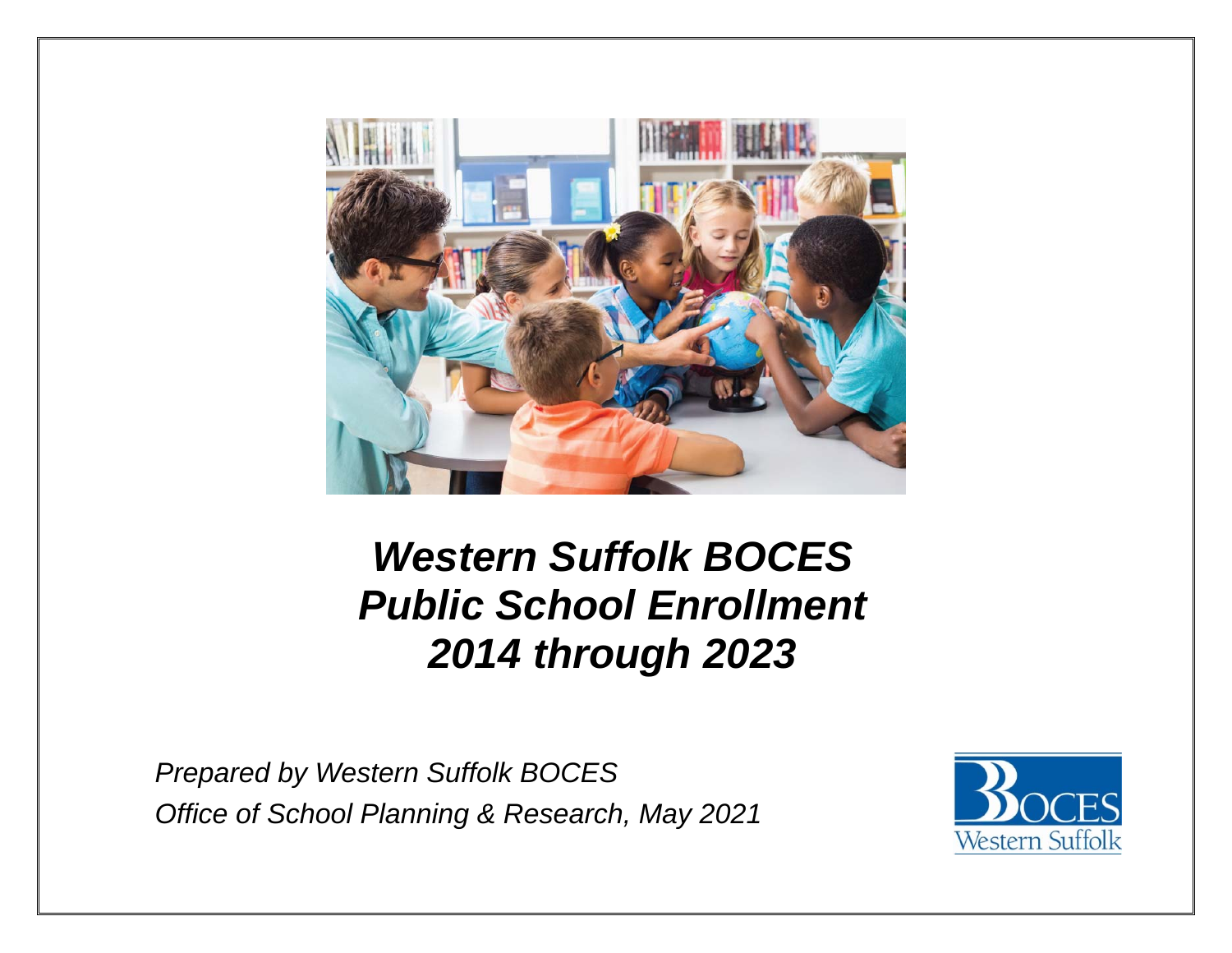# **Western Suffolk BOCES**

**Board of Cooperative Educational Services of Western Suffolk County, New York** 

> **Jeannette Santos, President Ilene Herz, Esq., Vice President James Kaden Brian J. Sales Peter Wunsch Maryann Zumpano**

## **Administration**

**Office of School Planning & Research Division of Instructional Support Services 31 Lee Avenue Wheatley Heights, New York 11798 Tel: 631-595-6802 Fax: 631-623-4913**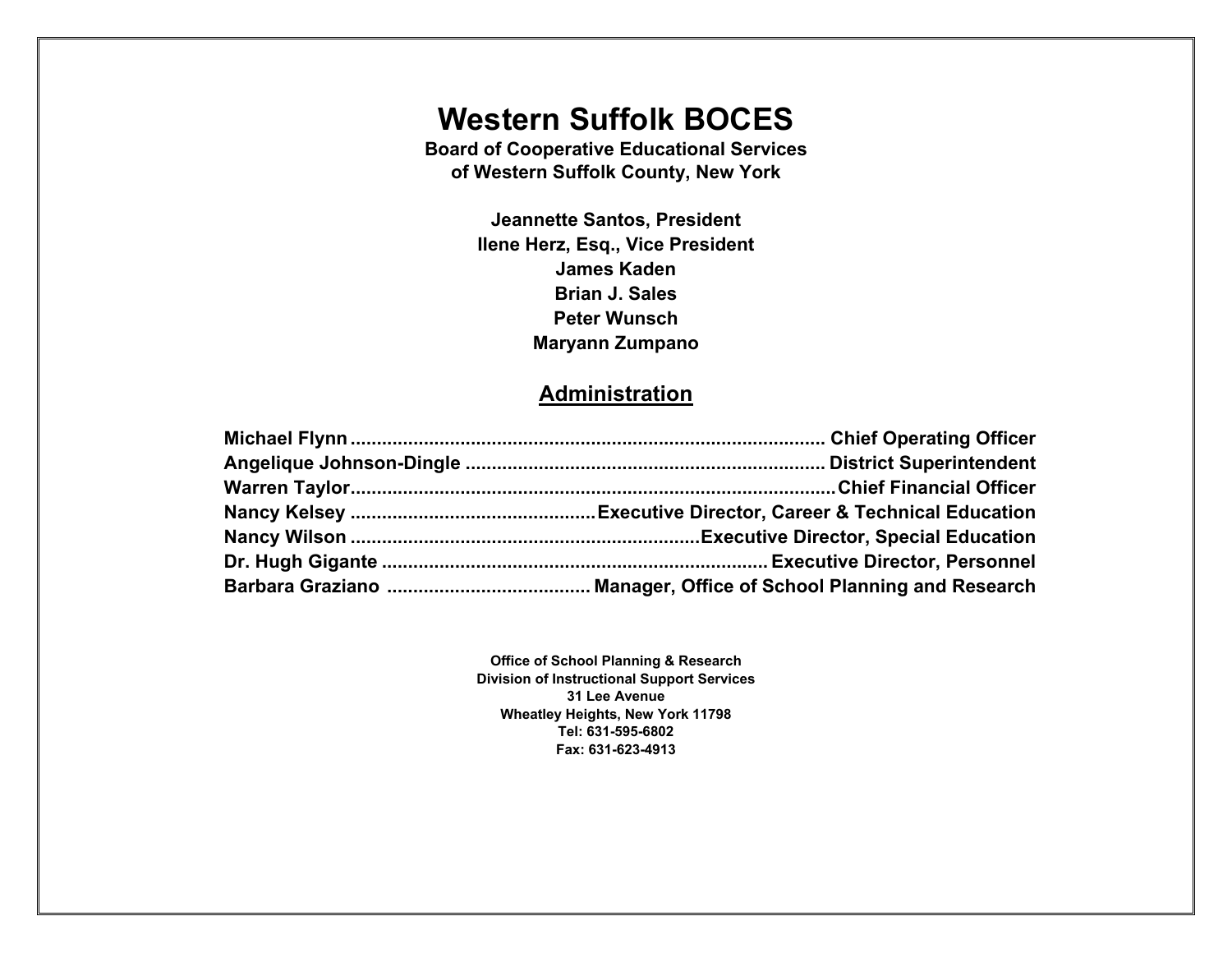#### WESTERN SUFFOLK BOCES REGIONAL PUBLIC SCHOOL ENROLLMENT 2014-2023

During the historical period 2014 - 2020, there was an overall 10.5% decline (8,788 students) in enrollment in the Western Suffolk BOCES region from a period high of 83,324 students in 2014 to a period low of 74,536 students in 2020. The greatest decline was in the elementary (K - 5) grade configuration, with a loss of 11.3% (3,954 students); the middle (6 - 8) and high school (9 - 12) grades recorded losses of 10.4% (2,047 students) and 9.8% (2,743 students), respectively, during this period. The most significant year-to-year decline of the historical period was between 2019 and 2020, with a loss of 2,308 students, or 3.0%. This has been attributed to the pandemic; there are indications of increases in both non-public school enrollment and in the number of children being home-schooled due to parental concerns regarding Covid.

Smithtown remains the district with the largest enrollment (8,111 students), while Babylon is the smallest district, with 1,525 students in 2020. Between 2019 and 2020, enrollment losses of 1.1 - 5.2% were recorded in all districts. For the six years between 2014 and 2020, a gain was recorded in one district (Wyandanch), while losses were recorded in 16 districts; enrollment remained stable (change of less than 4.5%) in one district (Huntington).

Overall regional enrollment is projected to further decline by 1,839 students (2.5%) over the next three years. A small gain is projected in the elementary grades; however, losses will continue in the middle and high school grades, as smaller cohorts progress through the system.

- The elementary (K 5) enrollment is projected to remain relatively stable over the next three years, with a gain of 254 students, or 0.8 percent, between 2020 and 2023.
- The middle school (6 8) enrollment is projected to decline by 5.9% over the next three years, with a loss of 1,040 students between 2020 and 2023.
- The secondary (9 12) enrollment is projected to decline by 4.1%, or 1,047 students, between 2020 and 2023.

Lower birth levels result in smaller kindergarten cohorts. Suffolk County births have declined almost 24% during the last two decades, dropping from 19,921 births in 1998 to 15,241 births in 2018. Consequently, a similar pattern has been seen in kindergarten enrollment in the Western Suffolk BOCES region. Total regional enrollment is expected to continue to decline as exiting twelfth grade classes will be replaced by significantly smaller entering kindergarten classes.

New housing construction or the re-sale of existing homes is one of the contributing factors when analyzing potential school enrollment. Records show increases in housing sales between 2018 and 2019 in two towns - Huntington (+3%) and Smithtown (+10%), while housing turnover in Babylon remained stable during this period. Increases in the median sale prices of 3 - 6% were recorded in the three towns between 2018 and 2019. Recent growth in median sale prices in many areas has been attributed to a lack of available inventory.

During the last five years, the Western Suffolk BOCES Office of School Planning & Research has conducted over 200 planning studies for school districts on Long Island and in the Hudson Valley region. Comprehensive Long Range Planning Studies include analysis of demographic factors that have influenced historical enrollment or have the potential to impact future enrollment. For further information about the services available through the Office of School Planning and Research, please visit our website: http://www.wsboces.org/planning.

#### **For more information, contact:**

*Western Suffolk BOCES, Division of Instructional Support Services Angelique Johnson-Dingle, District Superintendent Office of School Planning & Research Barbara Graziano, Manager Voice: 631-595-6802 Email: bgrazian@wsboces.org*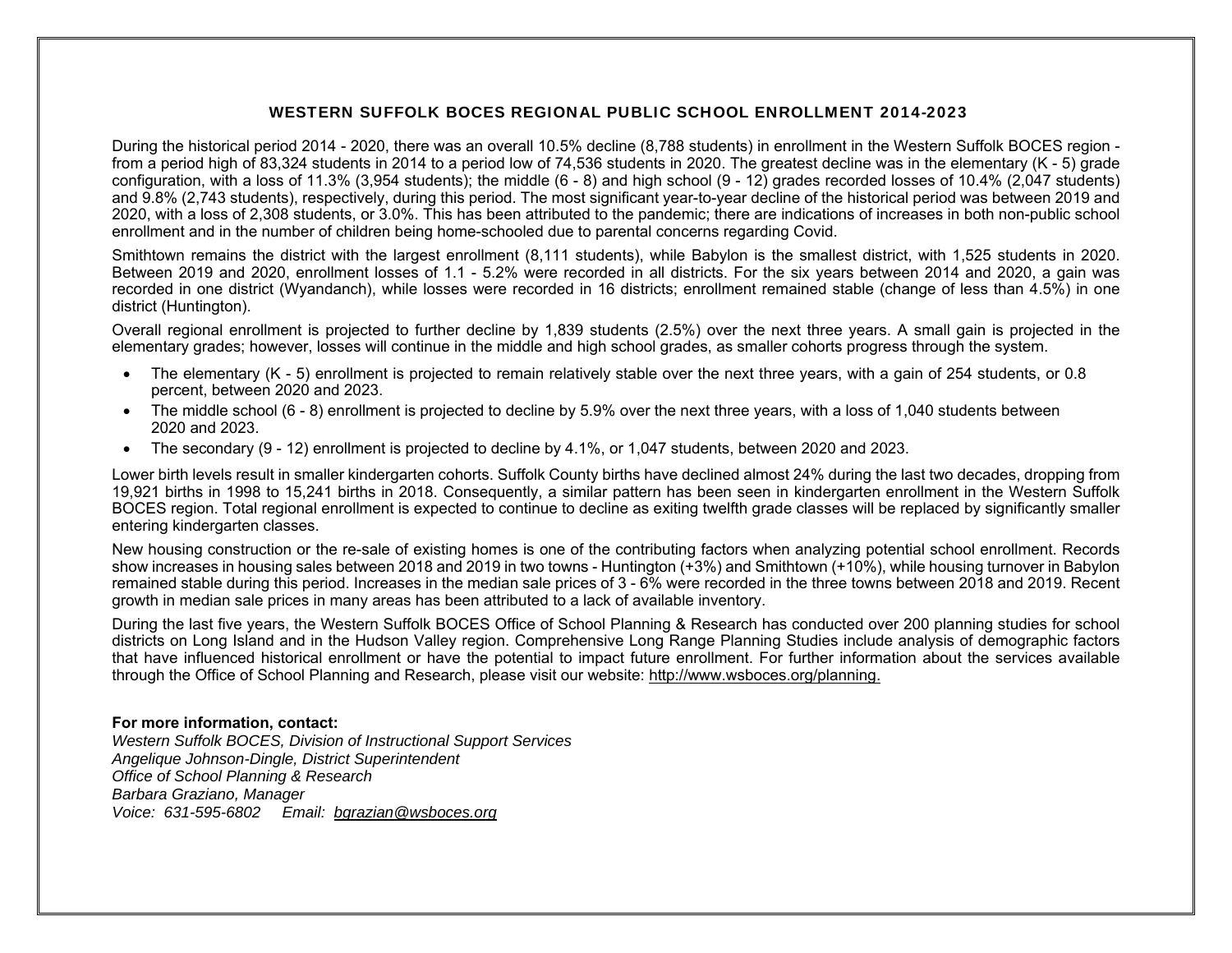# **Western Suffolk BOCES Component School Districts**

|              |        |         |         | prm BEDS |         | <b>Projected Enrollment</b> |         |         |         |         |
|--------------|--------|---------|---------|----------|---------|-----------------------------|---------|---------|---------|---------|
|              | 2014   | 2015    | 2016    | 2017     | 2018    | 2019                        | 2020    | 2021    | 2022    | 2023    |
| Kindergarten | 5,305  | 5,104   | 4,973   | 5,180    | 5,072   | 5,130                       | 4,701   | 5,123   | 5,040   | 4,963   |
| First        | 5,561  | 5,402   | 5,229   | 5,059    | 5,187   | 5,191                       | 5,112   | 4,871   | 5,195   | 5,111   |
| Second       | 5,825  | 5,601   | 5,472   | 5,329    | 5,170   | 5,257                       | 5,171   | 5,265   | 4,953   | 5,283   |
| <b>Third</b> | 5,872  | 5,824   | 5,684   | 5,492    | 5,342   | 5,236                       | 5,245   | 5,296   | 5,309   | 4,995   |
| Fourth       | 6,001  | 5,941   | 5,893   | 5,750    | 5,622   | 5,436                       | 5,242   | 5,373   | 5,382   | 5,395   |
| Fifth        | 6,313  | 6,041   | 5,993   | 5,951    | 5,828   | 5,643                       | 5,452   | 5,352   | 5,421   | 5,430   |
| Sixth        | 6,441  | 6,348   | 6,090   | 6,059    | 6,063   | 5,933                       | 5,638   | 5,552   | 5,427   | 5,497   |
| Seventh      | 6,550  | 6,488   | 6,418   | 6,155    | 6,130   | 6,101                       | 5,956   | 5,749   | 5,605   | 5,479   |
| Eighth       | 6,742  | 6,587   | 6,601   | 6,528    | 6,172   | 6,221                       | 6,092   | 6,048   | 5,816   | 5,670   |
| Ninth        | 7,217  | 6,830   | 6,685   | 6,682    | 6,446   | 6,369                       | 6,148   | 6,197   | 6,112   | 5,877   |
| Tenth        | 6,978  | 7,044   | 6,857   | 6,714    | 6,646   | 6,411                       | 6,247   | 6,204   | 6,184   | 6,099   |
| Eleventh     | 6,921  | 6,843   | 6,941   | 6,751    | 6,554   | 6,545                       | 6,308   | 6,188   | 6,091   | 6,072   |
| Twelfth      | 6,919  | 7,010   | 6,986   | 7,020    | 6,852   | 6,722                       | 6,589   | 6,417   | 6,295   | 6,197   |
| Ungraded     | 679    | 728     | 700     | 703      | 682     | 649                         | 635     | 643     | 636     | 629     |
| $K - 12$     | 83,324 | 81,791  | 80,522  | 79,373   | 77,766  | 76,844                      | 74,536  | 74,278  | 73,466  | 72,697  |
| % Change     |        | $-1.8%$ | $-1.6%$ | $-1.4%$  | $-2.0%$ | $-1.2%$                     | $-3.0%$ | $-0.3%$ | $-1.1%$ | $-1.0%$ |
| $K - 5$      | 34,877 | 33,913  | 33,244  | 32,761   | 32,221  | 31,893                      | 30,923  | 31,280  | 31,300  | 31,177  |
| % Change     |        | $-2.8%$ | $-2.0%$ | $-1.5%$  | $-1.6%$ | $-1.0%$                     | $-3.0%$ | 1.2%    | 0.1%    | $-0.4%$ |
| $6 - 8$      | 19,733 | 19,423  | 19,109  | 18,742   | 18,365  | 18,255                      | 17,686  | 17,349  | 16,848  | 16,646  |
| % Change     |        | $-1.6%$ | $-1.6%$ | $-1.9%$  | $-2.0%$ | $-0.6%$                     | $-3.1%$ | $-1.9%$ | $-2.9%$ | $-1.2%$ |
| $9 - 12$     | 28,035 | 27,727  | 27,469  | 27,167   | 26,498  | 26,047                      | 25,292  | 25,006  | 24,682  | 24,245  |
| % Change     |        | $-1.1%$ | $-0.9%$ | $-1.1%$  | $-2.5%$ | $-1.7%$                     | $-2.9%$ | $-1.1%$ | $-1.3%$ | $-1.8%$ |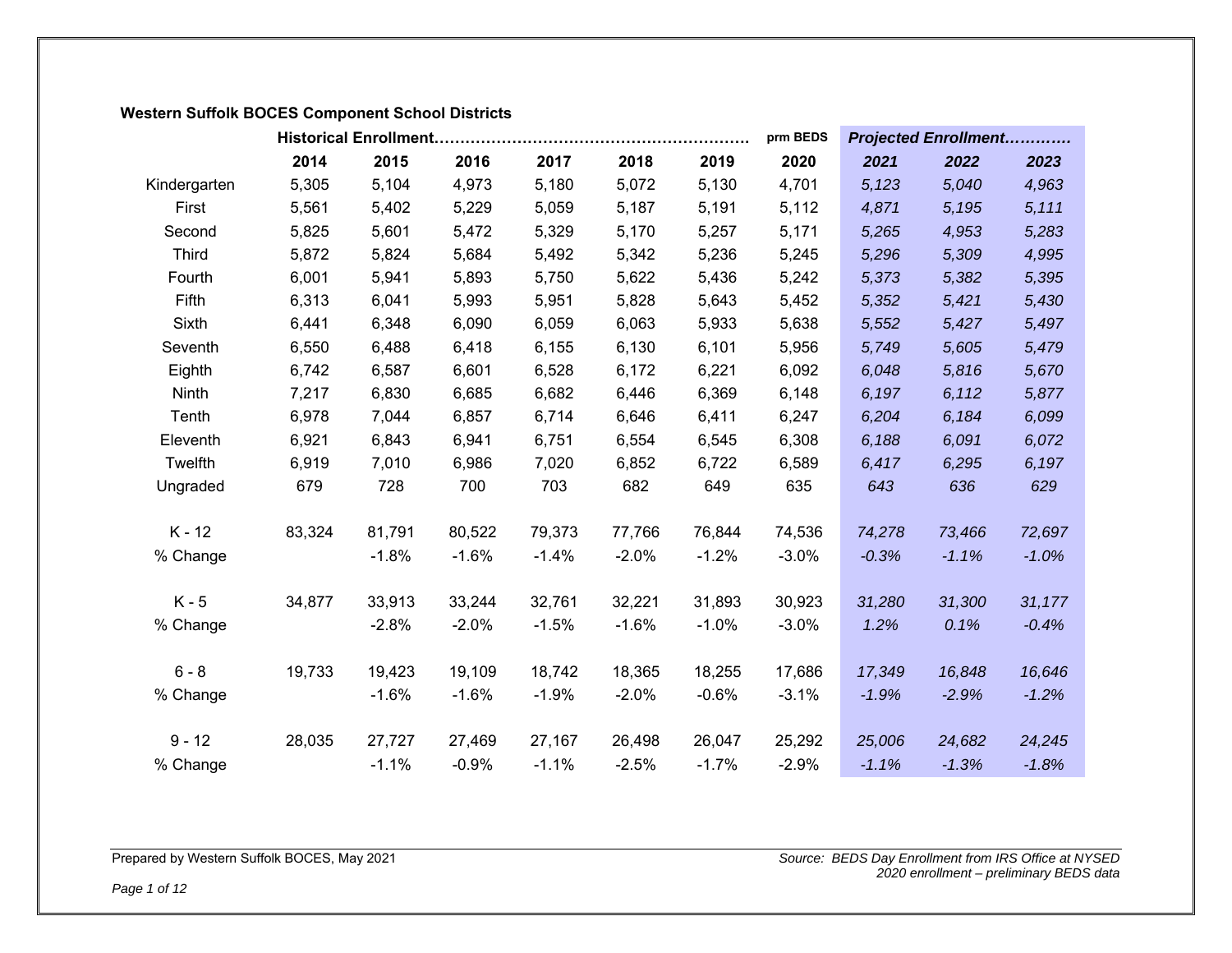

# **Western Suffolk BOCES Component School Districts, K - 12 Public School Enrollment**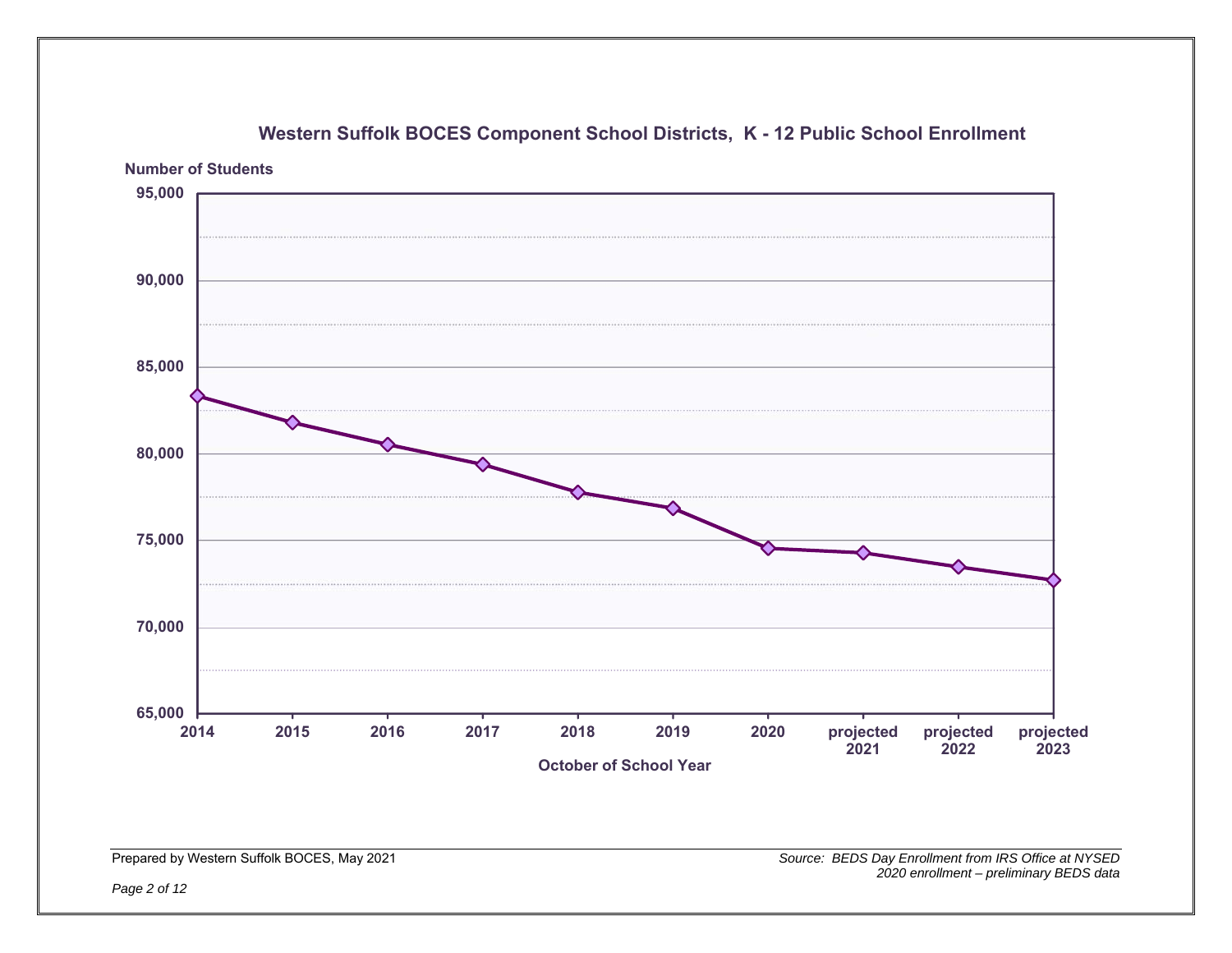

**Western Suffolk BOCES Component School Districts Public School Enrollment by Grade Configuration**

**October of School Year**

**Number of Students**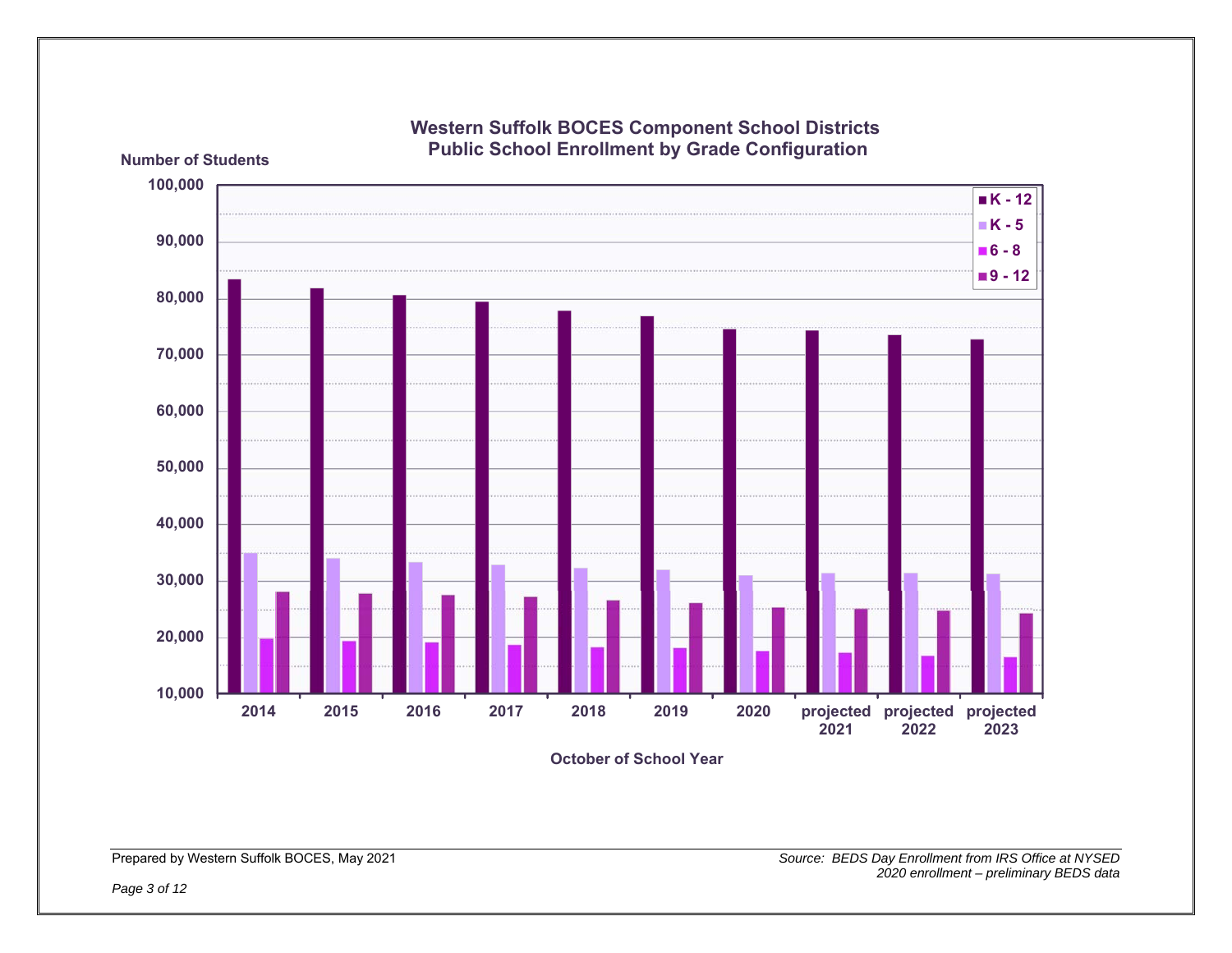# **Western Suffolk BOCES Regional Enrollment - Component Districts**

| <b>Historical Enrollment</b> |        |         |         |         |         |         |         |  |  |  |  |  |  |
|------------------------------|--------|---------|---------|---------|---------|---------|---------|--|--|--|--|--|--|
|                              | 2014   | 2015    | 2016    | 2017    | 2018    | 2019    | 2020    |  |  |  |  |  |  |
| Amityville                   | 3,019  | 2,986   | 2,923   | 2,941   | 2,941   | 2,997   | 2,852   |  |  |  |  |  |  |
| Babylon                      | 1,630  | 1,565   | 1,570   | 1,588   | 1,573   | 1,555   | 1,525   |  |  |  |  |  |  |
| <b>Cold Spring Harbor</b>    | 1,803  | 1,804   | 1,752   | 1,748   | 1,717   | 1,635   | 1,584   |  |  |  |  |  |  |
| Commack                      | 6,781  | 6,528   | 6,253   | 6,144   | 5,981   | 5,875   | 5,721   |  |  |  |  |  |  |
| Copiague                     | 5,010  | 5,015   | 4,951   | 4,959   | 4,924   | 4,965   | 4,772   |  |  |  |  |  |  |
| Deer Park                    | 4,061  | 3,989   | 3,933   | 3,963   | 3,979   | 3,864   | 3,743   |  |  |  |  |  |  |
| Elwood                       | 2,335  | 2,279   | 2,207   | 2,193   | 2,077   | 2,049   | 1,992   |  |  |  |  |  |  |
| <b>Half Hollow Hills</b>     | 8,850  | 8,491   | 8,266   | 8,017   | 7,836   | 7,676   | 7,520   |  |  |  |  |  |  |
| Harborfields                 | 3,322  | 3,226   | 3,181   | 3,097   | 3,022   | 2,965   | 2,873   |  |  |  |  |  |  |
| Huntington                   | 4,440  | 4,471   | 4,561   | 4,513   | 4,425   | 4,459   | 4,257   |  |  |  |  |  |  |
| <b>Kings Park</b>            | 3,516  | 3,398   | 3,281   | 3,156   | 3,021   | 2,886   | 2,802   |  |  |  |  |  |  |
| Lindenhurst                  | 6,169  | 6,062   | 5,934   | 5,866   | 5,681   | 5,674   | 5,560   |  |  |  |  |  |  |
| North Babylon                | 4,713  | 4,662   | 4,614   | 4,595   | 4,605   | 4,539   | 4,489   |  |  |  |  |  |  |
| Northport/E Northport        | 5,675  | 5,581   | 5,473   | 5,327   | 5,205   | 5,053   | 4,792   |  |  |  |  |  |  |
| Smithtown                    | 9,704  | 9,405   | 9,249   | 8,922   | 8,635   | 8,398   | 8,111   |  |  |  |  |  |  |
| South Huntington             | 5,998  | 5,976   | 5,998   | 5,911   | 5,724   | 5,849   | 5,671   |  |  |  |  |  |  |
| West Babylon                 | 4,011  | 3,973   | 3,867   | 3,761   | 3,741   | 3,705   | 3,635   |  |  |  |  |  |  |
| Wyandanch                    | 2,287  | 2,380   | 2,509   | 2,672   | 2,679   | 2,700   | 2,637   |  |  |  |  |  |  |
| K-12                         | 83,324 | 81,791  | 80,522  | 79,373  | 77,766  | 76,844  | 74,536  |  |  |  |  |  |  |
|                              |        | $-1.8%$ | $-1.6%$ | $-1.4%$ | $-2.0%$ | $-1.2%$ | $-3.0%$ |  |  |  |  |  |  |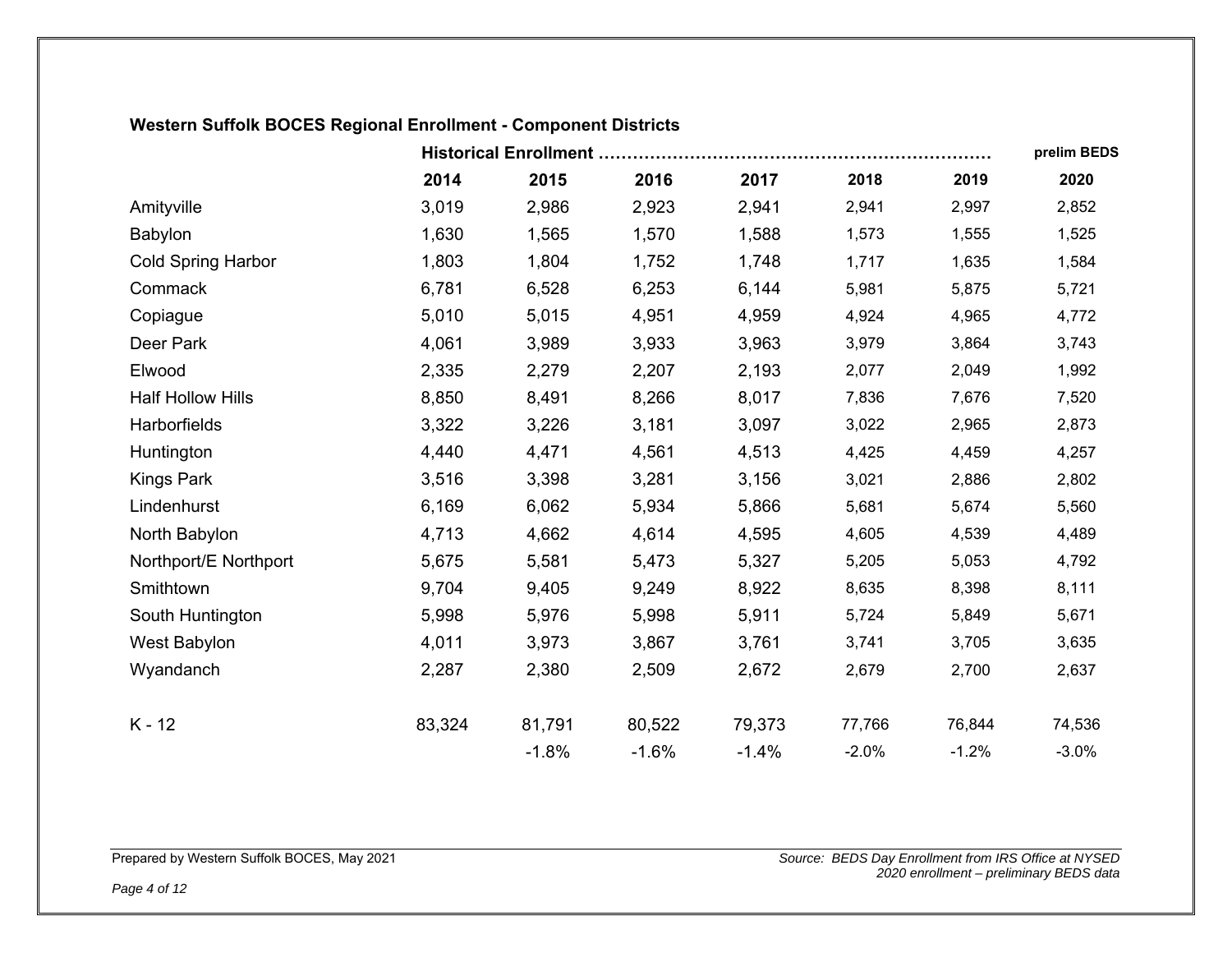

# **Western Suffolk BOCES Component District Historical Enrollment**

**Number of Students**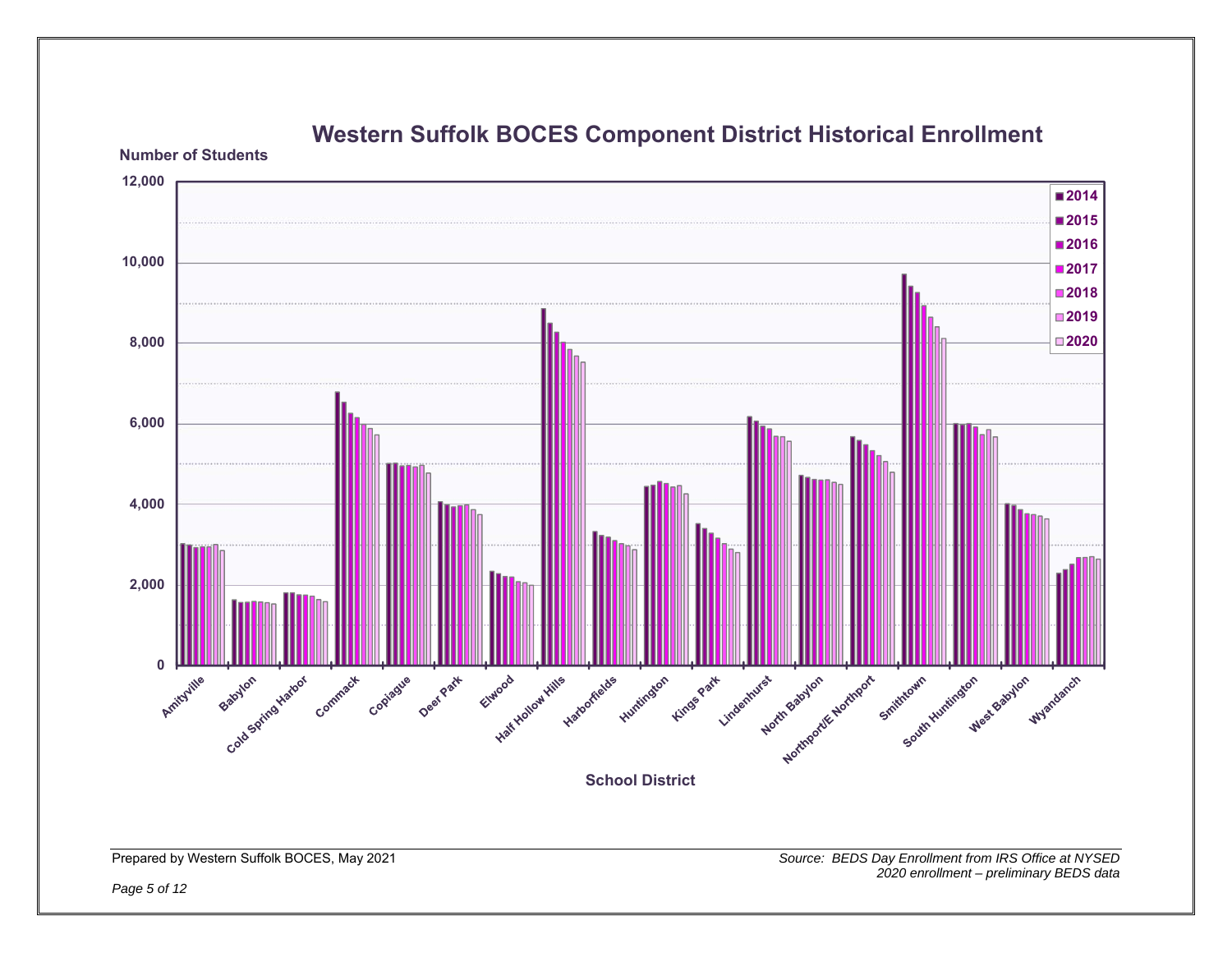|                          |              | Grade: |       |                |       |       |       |       |                |       |       |       |       |       |            |        |
|--------------------------|--------------|--------|-------|----------------|-------|-------|-------|-------|----------------|-------|-------|-------|-------|-------|------------|--------|
| District:                | $\star\star$ | Κ      | 1     | $\overline{c}$ | 3     | 4     | 5     | 6     | $\overline{7}$ | 8     | 9     | 10    | 11    | 12    | <b>UGD</b> | K-12   |
| Amityville               | F            | 173    | 204   | 216            | 233   | 199   | 225   | 211   | 226            | 222   | 226   | 215   | 221   | 250   | 31         | 2,852  |
| Babylon                  | F            | 135    | 99    | 125            | 106   | 108   | 123   | 122   | 123            | 121   | 105   | 122   | 117   | 107   | 12         | 1,525  |
| Cold Spring Harbor       | F            | 123    | 97    | 114            | 105   | 117   | 112   | 121   | 107            | 135   | 142   | 128   | 144   | 135   | 4          | 1,584  |
| Commack                  | F            | 359    | 377   | 398            | 416   | 403   | 400   | 432   | 439            | 428   | 502   | 480   | 513   | 539   | 35         | 5,721  |
| Copiague                 | F            | 320    | 339   | 329            | 406   | 355   | 357   | 394   | 359            | 395   | 405   | 394   | 314   | 401   | 4          | 4,772  |
| Deer Park                | F            | 232    | 259   | 264            | 264   | 256   | 280   | 289   | 328            | 304   | 303   | 285   | 293   | 347   | 39         | 3,743  |
| Elwood                   | F            | 104    | 146   | 127            | 136   | 137   | 145   | 160   | 158            | 172   | 178   | 173   | 174   | 169   | 13         | 1,992  |
| <b>Half Hollow Hills</b> | F            | 436    | 488   | 491            | 498   | 528   | 522   | 537   | 604            | 621   | 585   | 623   | 685   | 768   | 134        | 7,520  |
| <b>Harborfields</b>      | F            | 163    | 187   | 190            | 173   | 206   | 205   | 221   | 262            | 265   | 205   | 232   | 252   | 294   | 18         | 2,873  |
| Huntington               | F            | 283    | 295   | 295            | 291   | 300   | 303   | 321   | 358            | 316   | 385   | 393   | 340   | 340   | 37         | 4,257  |
| Kings Park               | F            | 212    | 174   | 162            | 208   | 193   | 227   | 204   | 215            | 233   | 212   | 219   | 278   | 250   | 15         | 2,802  |
| Lindenhurst              | F            | 354    | 409   | 380            | 395   | 401   | 415   | 396   | 462            | 443   | 439   | 495   | 440   | 471   | 60         | 5,560  |
| North Babylon            | F            | 280    | 309   | 326            | 326   | 317   | 331   | 393   | 350            | 388   | 350   | 353   | 378   | 350   | 38         | 4,489  |
| Northport/E Northport    | F            | 282    | 321   | 322            | 288   | 358   | 342   | 341   | 358            | 406   | 389   | 454   | 454   | 449   | 28         | 4,792  |
| Smithtown                | F            | 493    | 508   | 554            | 532   | 548   | 584   | 617   | 649            | 684   | 683   | 693   | 751   | 760   | 55         | 8,111  |
| South Huntington         | F            | 350    | 399   | 400            | 406   | 371   | 418   | 435   | 453            | 450   | 547   | 485   | 444   | 464   | 49         | 5,671  |
| West Babylon             | F            | 251    | 252   | 262            | 261   | 245   | 258   | 262   | 287            | 313   | 308   | 294   | 318   | 310   | 14         | 3,635  |
| Wyandanch                | F            | 151    | 249   | 216            | 201   | 200   | 205   | 182   | 218            | 196   | 184   | 209   | 192   | 185   | 49         | 2,637  |
| <b>TOTAL</b>             |              | 4,701  | 5,112 | 5,171          | 5,245 | 5,242 | 5,452 | 5,638 | 5,956          | 6,092 | 6,148 | 6,247 | 6,308 | 6,589 | 635        | 74,536 |

2020/21 (preliminary BEDS) Western Suffolk BOCES - Component District Enrollment

Note: \*\* = F (Full Day Kindergarten), H (Half Day Kindergarten)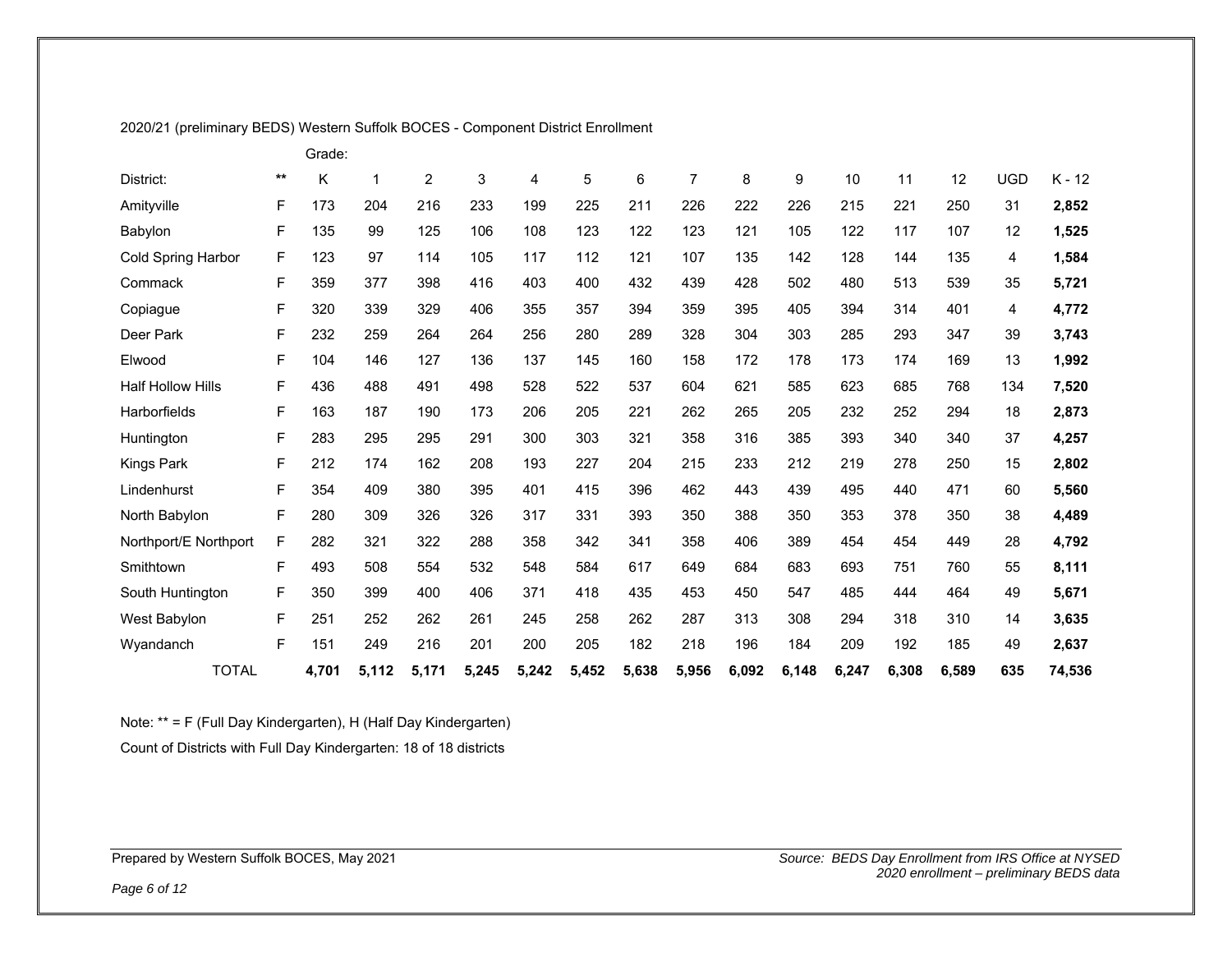#### 2019/20 Western Suffolk BOCES - Component District Enrollment

|                          |       | Grade: |       |                |       |       |       |       |                |       |       |       |       |       |            |          |
|--------------------------|-------|--------|-------|----------------|-------|-------|-------|-------|----------------|-------|-------|-------|-------|-------|------------|----------|
| District:                | $***$ | K      | 1     | $\overline{2}$ | 3     | 4     | 5     | 6     | $\overline{7}$ | 8     | 9     | 10    | 11    | 12    | <b>UGD</b> | $K - 12$ |
| Amityville               | F     | 211    | 219   | 239            | 208   | 227   | 229   | 235   | 212            | 233   | 219   | 223   | 239   | 271   | 32         | 2,997    |
| Babylon                  | F     | 104    | 124   | 106            | 105   | 128   | 119   | 125   | 122            | 117   | 123   | 121   | 111   | 139   | 11         | 1,555    |
| Cold Spring Harbor       | F     | 97     | 111   | 114            | 117   | 111   | 118   | 102   | 142            | 143   | 129   | 150   | 135   | 163   | 3          | 1,635    |
| Commack                  | F     | 366    | 382   | 416            | 397   | 387   | 426   | 436   | 422            | 519   | 472   | 516   | 540   | 557   | 39         | 5,875    |
| Copiague                 | F     | 346    | 364   | 412            | 368   | 368   | 407   | 352   | 402            | 395   | 432   | 352   | 388   | 374   | 5          | 4,965    |
| Deer Park                | F     | 256    | 258   | 264            | 256   | 276   | 282   | 330   | 306            | 326   | 288   | 296   | 343   | 343   | 40         | 3,864    |
| Elwood                   | F     | 141    | 133   | 135            | 130   | 142   | 160   | 159   | 170            | 182   | 177   | 173   | 166   | 171   | 10         | 2,049    |
| <b>Half Hollow Hills</b> | F     | 474    | 493   | 472            | 516   | 500   | 526   | 581   | 617            | 611   | 623   | 683   | 770   | 675   | 135        | 7,676    |
| <b>Harborfields</b>      | F     | 188    | 182   | 175            | 208   | 209   | 215   | 261   | 271            | 223   | 233   | 256   | 294   | 229   | 21         | 2,965    |
| Huntington               | F     | 306    | 311   | 306            | 300   | 315   | 320   | 373   | 328            | 361   | 415   | 361   | 327   | 402   | 34         | 4,459    |
| Kings Park               | F     | 169    | 171   | 205            | 189   | 223   | 209   | 214   | 239            | 224   | 220   | 277   | 248   | 283   | 15         | 2,886    |
| Lindenhurst              | F     | 404    | 376   | 399            | 398   | 421   | 402   | 456   | 441            | 435   | 499   | 440   | 482   | 461   | 60         | 5,674    |
| North Babylon            | F     | 316    | 318   | 327            | 317   | 326   | 384   | 347   | 384            | 350   | 345   | 389   | 356   | 340   | 40         | 4,539    |
| Northport/E Northport    | F     | 337    | 329   | 299            | 359   | 342   | 346   | 361   | 403            | 395   | 454   | 455   | 449   | 497   | 27         | 5,053    |
| Smithtown                | F     | 507    | 529   | 534            | 554   | 583   | 617   | 651   | 689            | 697   | 686   | 751   | 749   | 796   | 55         | 8,398    |
| South Huntington         | F     | 399    | 410   | 396            | 377   | 414   | 437   | 454   | 456            | 508   | 550   | 452   | 469   | 472   | 55         | 5,849    |
| West Babylon             | F     | 258    | 266   | 256            | 240   | 253   | 264   | 276   | 305            | 312   | 301   | 318   | 306   | 334   | 16         | 3,705    |
| Wyandanch                | F     | 251    | 215   | 202            | 197   | 211   | 182   | 220   | 192            | 190   | 203   | 198   | 173   | 215   | 51         | 2,700    |
| <b>TOTAL</b>             |       | 5,130  | 5,191 | 5,257          | 5,236 | 5,436 | 5,643 | 5,933 | 6,101          | 6,221 | 6,369 | 6,411 | 6,545 | 6,722 | 649        | 76,844   |

Note: \*\* = F (Full Day Kindergarten), H (Half Day Kindergarten)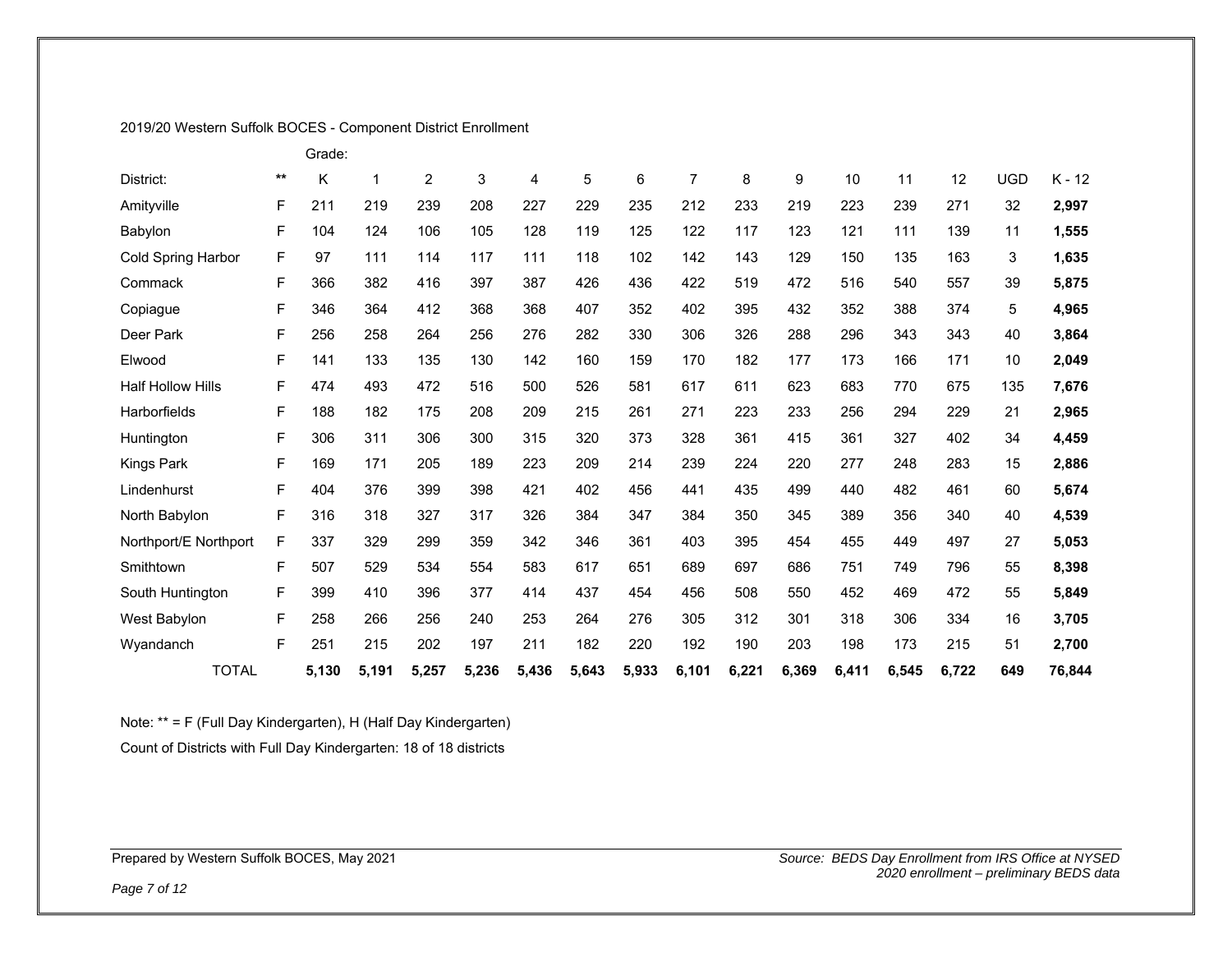### 2018/19 Western Suffolk BOCES - Component District Enrollment

|                          |       | Grade: |       |                |       |       |       |       |                |       |       |       |       |       |            |          |
|--------------------------|-------|--------|-------|----------------|-------|-------|-------|-------|----------------|-------|-------|-------|-------|-------|------------|----------|
| District:                | $***$ | K      | 1     | $\overline{2}$ | 3     | 4     | 5     | 6     | $\overline{7}$ | 8     | 9     | 10    | 11    | 12    | <b>UGD</b> | $K - 12$ |
| Amityville               | F     | 206    | 239   | 207            | 231   | 233   | 233   | 221   | 218            | 198   | 200   | 230   | 236   | 259   | 30         | 2,941    |
| Babylon                  | F     | 124    | 104   | 103            | 121   | 119   | 124   | 121   | 114            | 130   | 122   | 111   | 140   | 132   | 8          | 1,573    |
| Cold Spring Harbor       | F     | 105    | 115   | 120            | 110   | 118   | 98    | 138   | 141            | 138   | 151   | 138   | 163   | 178   | 4          | 1,717    |
| Commack                  | F     | 370    | 406   | 389            | 374   | 418   | 418   | 416   | 512            | 481   | 513   | 532   | 553   | 561   | 38         | 5,981    |
| Copiague                 | F     | 346    | 388   | 348            | 352   | 406   | 348   | 385   | 383            | 376   | 375   | 434   | 362   | 412   | 9          | 4,924    |
| Deer Park                | F     | 260    | 261   | 240            | 288   | 280   | 334   | 311   | 328            | 302   | 295   | 343   | 344   | 354   | 39         | 3,979    |
| Elwood                   | F     | 122    | 130   | 131            | 144   | 157   | 158   | 175   | 180            | 185   | 168   | 168   | 167   | 178   | 14         | 2,077    |
| <b>Half Hollow Hills</b> | F     | 463    | 454   | 511            | 480   | 507   | 578   | 605   | 599            | 636   | 698   | 769   | 679   | 721   | 136        | 7,836    |
| Harborfields             | F     | 176    | 171   | 205            | 199   | 211   | 253   | 273   | 223            | 239   | 253   | 294   | 229   | 274   | 22         | 3,022    |
| Huntington               | F     | 316    | 301   | 305            | 308   | 322   | 354   | 333   | 341            | 349   | 383   | 372   | 373   | 335   | 33         | 4,425    |
| Kings Park               | F     | 166    | 200   | 182            | 219   | 212   | 215   | 241   | 227            | 236   | 276   | 252   | 274   | 305   | 16         | 3,021    |
| Lindenhurst              | F     | 362    | 390   | 384            | 417   | 405   | 441   | 432   | 433            | 483   | 432   | 475   | 449   | 507   | 71         | 5,681    |
| North Babylon            | F     | 313    | 328   | 315            | 327   | 381   | 352   | 384   | 355            | 355   | 393   | 357   | 349   | 353   | 43         | 4,605    |
| Northport/E Northport    | F     | 349    | 302   | 355            | 342   | 352   | 350   | 396   | 397            | 461   | 457   | 445   | 487   | 487   | 25         | 5,205    |
| Smithtown                | F     | 512    | 524   | 541            | 585   | 607   | 635   | 671   | 696            | 698   | 749   | 757   | 783   | 819   | 58         | 8,635    |
| South Huntington         | F     | 396    | 401   | 380            | 388   | 432   | 428   | 450   | 493            | 432   | 474   | 497   | 464   | 429   | 60         | 5,724    |
| West Babylon             | F     | 270    | 258   | 235            | 244   | 266   | 268   | 309   | 308            | 298   | 323   | 306   | 319   | 321   | 16         | 3,741    |
| Wyandanch                | F     | 216    | 215   | 219            | 213   | 196   | 241   | 202   | 182            | 175   | 184   | 166   | 183   | 227   | 60         | 2,679    |
| <b>TOTAL</b>             |       | 5,072  | 5,187 | 5,170          | 5,342 | 5,622 | 5,828 | 6,063 | 6,130          | 6,172 | 6,446 | 6,646 | 6,554 | 6,852 | 682        | 77,766   |

Note: \*\* = F (Full Day Kindergarten), H (Half Day Kindergarten)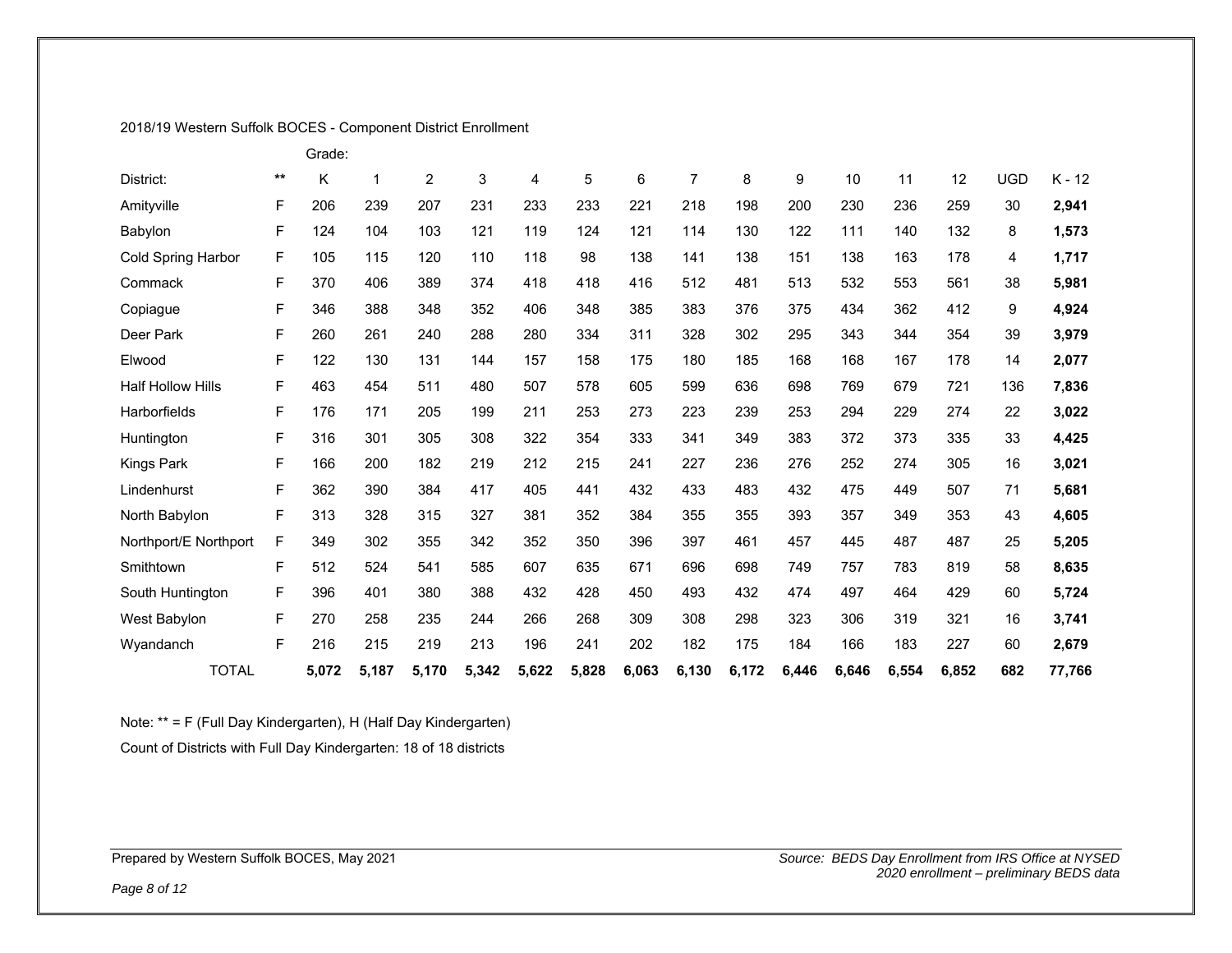#### 2017/18 Western Suffolk BOCES - Component District Enrollment

|                          |       | Grade: |             |                |       |       |       |       |                |       |       |       |       |       |            |          |
|--------------------------|-------|--------|-------------|----------------|-------|-------|-------|-------|----------------|-------|-------|-------|-------|-------|------------|----------|
| District:                | $***$ | Κ      | $\mathbf 1$ | $\overline{2}$ | 3     | 4     | 5     | 6     | $\overline{7}$ | 8     | 9     | 10    | 11    | 12    | <b>UGD</b> | $K - 12$ |
| Amityville               | F     | 236    | 199         | 239            | 220   | 227   | 218   | 215   | 197            | 202   | 213   | 251   | 227   | 260   | 37         | 2,941    |
| Babylon                  | F     | 106    | 100         | 114            | 120   | 125   | 121   | 112   | 132            | 128   | 108   | 133   | 138   | 142   | 9          | 1,588    |
| Cold Spring Harbor       | F     | 106    | 107         | 109            | 113   | 98    | 133   | 137   | 135            | 160   | 144   | 166   | 178   | 158   | 4          | 1,748    |
| Commack                  | F     | 399    | 373         | 378            | 400   | 415   | 407   | 505   | 479            | 532   | 535   | 550   | 557   | 575   | 39         | 6,144    |
| Copiague                 | F     | 399    | 348         | 361            | 400   | 349   | 402   | 376   | 373            | 339   | 446   | 402   | 386   | 363   | 15         | 4,959    |
| Deer Park                | F     | 265    | 236         | 284            | 265   | 324   | 293   | 324   | 279            | 300   | 322   | 337   | 336   | 359   | 39         | 3,963    |
| Elwood                   | F     | 137    | 132         | 150            | 157   | 150   | 169   | 185   | 189            | 192   | 171   | 169   | 184   | 191   | 17         | 2,193    |
| <b>Half Hollow Hills</b> | F     | 421    | 485         | 476            | 479   | 566   | 571   | 579   | 621            | 700   | 765   | 669   | 715   | 822   | 148        | 8,017    |
| <b>Harborfields</b>      | F     | 161    | 201         | 185            | 207   | 247   | 264   | 224   | 235            | 263   | 297   | 226   | 274   | 295   | 18         | 3,097    |
| Huntington               | F     | 306    | 306         | 315            | 319   | 354   | 333   | 349   | 348            | 366   | 395   | 432   | 320   | 337   | 33         | 4,513    |
| Kings Park               | F     | 208    | 176         | 214            | 207   | 216   | 233   | 227   | 242            | 296   | 244   | 268   | 300   | 309   | 16         | 3,156    |
| Lindenhurst              | F     | 397    | 375         | 408            | 407   | 428   | 434   | 431   | 493            | 436   | 479   | 464   | 509   | 530   | 75         | 5,866    |
| North Babylon            | F     | 325    | 301         | 324            | 378   | 332   | 371   | 338   | 350            | 386   | 377   | 353   | 370   | 351   | 39         | 4,595    |
| Northport/E Northport    | F     | 291    | 342         | 342            | 346   | 344   | 380   | 384   | 449            | 463   | 449   | 491   | 488   | 533   | 25         | 5,327    |
| Smithtown                | F     | 516    | 522         | 571            | 583   | 642   | 656   | 696   | 707            | 773   | 749   | 791   | 813   | 840   | 63         | 8,922    |
| South Huntington         | F     | 413    | 401         | 402            | 429   | 431   | 455   | 490   | 439            | 467   | 519   | 509   | 425   | 470   | 61         | 5,911    |
| West Babylon             | F     | 264    | 235         | 246            | 262   | 263   | 304   | 288   | 303            | 340   | 300   | 308   | 305   | 327   | 16         | 3,761    |
| Wyandanch                | F     | 230    | 220         | 211            | 200   | 239   | 207   | 199   | 184            | 185   | 169   | 195   | 226   | 158   | 49         | 2,672    |
| <b>TOTAL</b>             |       | 5,180  | 5,059       | 5,329          | 5,492 | 5,750 | 5,951 | 6,059 | 6,155          | 6,528 | 6,682 | 6,714 | 6,751 | 7,020 | 703        | 79,373   |

Note: \*\* = F (Full Day Kindergarten), H (Half Day Kindergarten)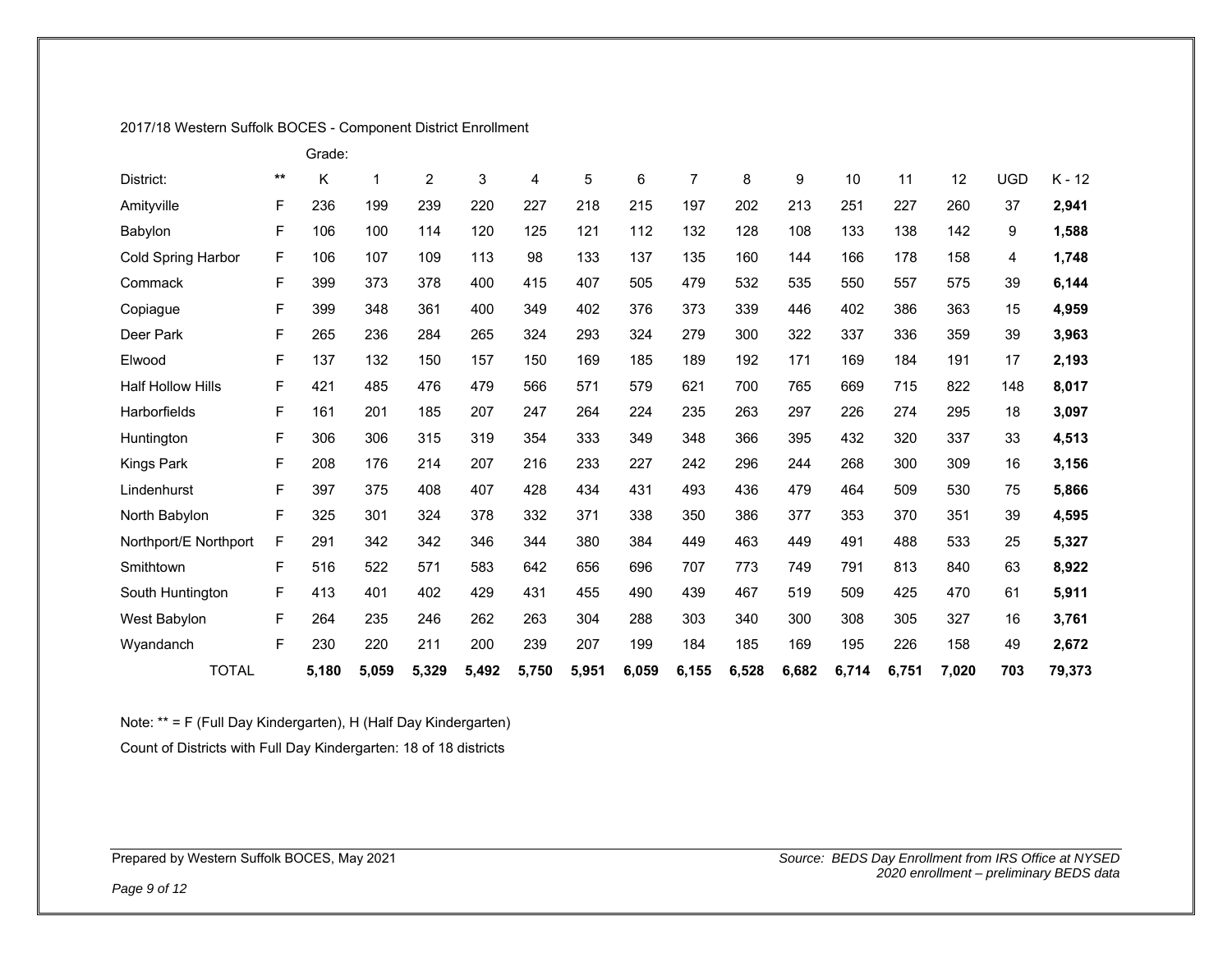#### 2016/17 Western Suffolk BOCES - Component District Enrollment

|                          |       | Grade: |       |                |       |       |       |       |                |       |       |       |       |       |            |          |
|--------------------------|-------|--------|-------|----------------|-------|-------|-------|-------|----------------|-------|-------|-------|-------|-------|------------|----------|
| District:                | $***$ | Κ      | 1     | $\overline{2}$ | 3     | 4     | 5     | 6     | $\overline{7}$ | 8     | 9     | 10    | 11    | 12    | <b>UGD</b> | $K - 12$ |
| Amityville               | F     | 187    | 227   | 225            | 239   | 225   | 225   | 195   | 199            | 203   | 235   | 231   | 239   | 260   | 33         | 2,923    |
| Babylon                  | F     | 94     | 108   | 118            | 120   | 111   | 102   | 131   | 125            | 122   | 133   | 138   | 144   | 115   | 9          | 1,570    |
| Cold Spring Harbor       | F     | 94     | 102   | 104            | 94    | 131   | 138   | 133   | 150            | 145   | 157   | 178   | 157   | 166   | 3          | 1,752    |
| Commack                  | F     | 362    | 372   | 389            | 399   | 394   | 494   | 478   | 526            | 542   | 542   | 564   | 570   | 578   | 43         | 6,253    |
| Copiague                 | F     | 360    | 355   | 418            | 359   | 393   | 384   | 364   | 333            | 398   | 410   | 430   | 359   | 367   | 21         | 4,951    |
| Deer Park                | F     | 237    | 261   | 253            | 311   | 294   | 317   | 274   | 299            | 310   | 327   | 330   | 344   | 339   | 37         | 3,933    |
| Elwood                   | F     | 126    | 141   | 144            | 139   | 161   | 176   | 189   | 187            | 188   | 172   | 179   | 192   | 197   | 16         | 2,207    |
| <b>Half Hollow Hills</b> | F     | 458    | 462   | 456            | 534   | 558   | 567   | 608   | 681            | 790   | 658   | 710   | 818   | 823   | 143        | 8,266    |
| Harborfields             | F     | 188    | 176   | 201            | 243   | 256   | 222   | 236   | 261            | 308   | 223   | 273   | 296   | 282   | 16         | 3,181    |
| Huntington               | F     | 311    | 305   | 316            | 360   | 339   | 349   | 341   | 376            | 342   | 439   | 370   | 345   | 335   | 33         | 4,561    |
| Kings Park               | F     | 180    | 212   | 206            | 207   | 234   | 230   | 239   | 292            | 262   | 262   | 310   | 306   | 325   | 16         | 3,281    |
| Lindenhurst              | F     | 379    | 409   | 413            | 419   | 438   | 418   | 482   | 432            | 458   | 454   | 515   | 525   | 505   | 87         | 5,934    |
| North Babylon            | F     | 310    | 323   | 373            | 325   | 375   | 325   | 342   | 367            | 357   | 377   | 362   | 355   | 386   | 37         | 4,614    |
| Northport/E Northport    | F     | 333    | 340   | 350            | 338   | 378   | 384   | 441   | 456            | 453   | 490   | 485   | 536   | 464   | 25         | 5,473    |
| Smithtown                | F     | 494    | 567   | 575            | 642   | 646   | 690   | 711   | 775            | 783   | 789   | 812   | 836   | 864   | 65         | 9,249    |
| South Huntington         | F     | 398    | 412   | 445            | 443   | 460   | 495   | 442   | 440            | 481   | 550   | 452   | 458   | 466   | 56         | 5,998    |
| West Babylon             | F     | 251    | 248   | 270            | 266   | 295   | 283   | 301   | 343            | 314   | 300   | 298   | 316   | 366   | 16         | 3,867    |
| Wyandanch                | F     | 211    | 209   | 216            | 246   | 205   | 194   | 183   | 176            | 145   | 167   | 220   | 145   | 148   | 44         | 2,509    |
| <b>TOTAL</b>             |       | 4,973  | 5,229 | 5,472          | 5,684 | 5,893 | 5,993 | 6,090 | 6,418          | 6,601 | 6,685 | 6,857 | 6,941 | 6,986 | 700        | 80,522   |

Note: \*\* = F (Full Day Kindergarten), H (Half Day Kindergarten)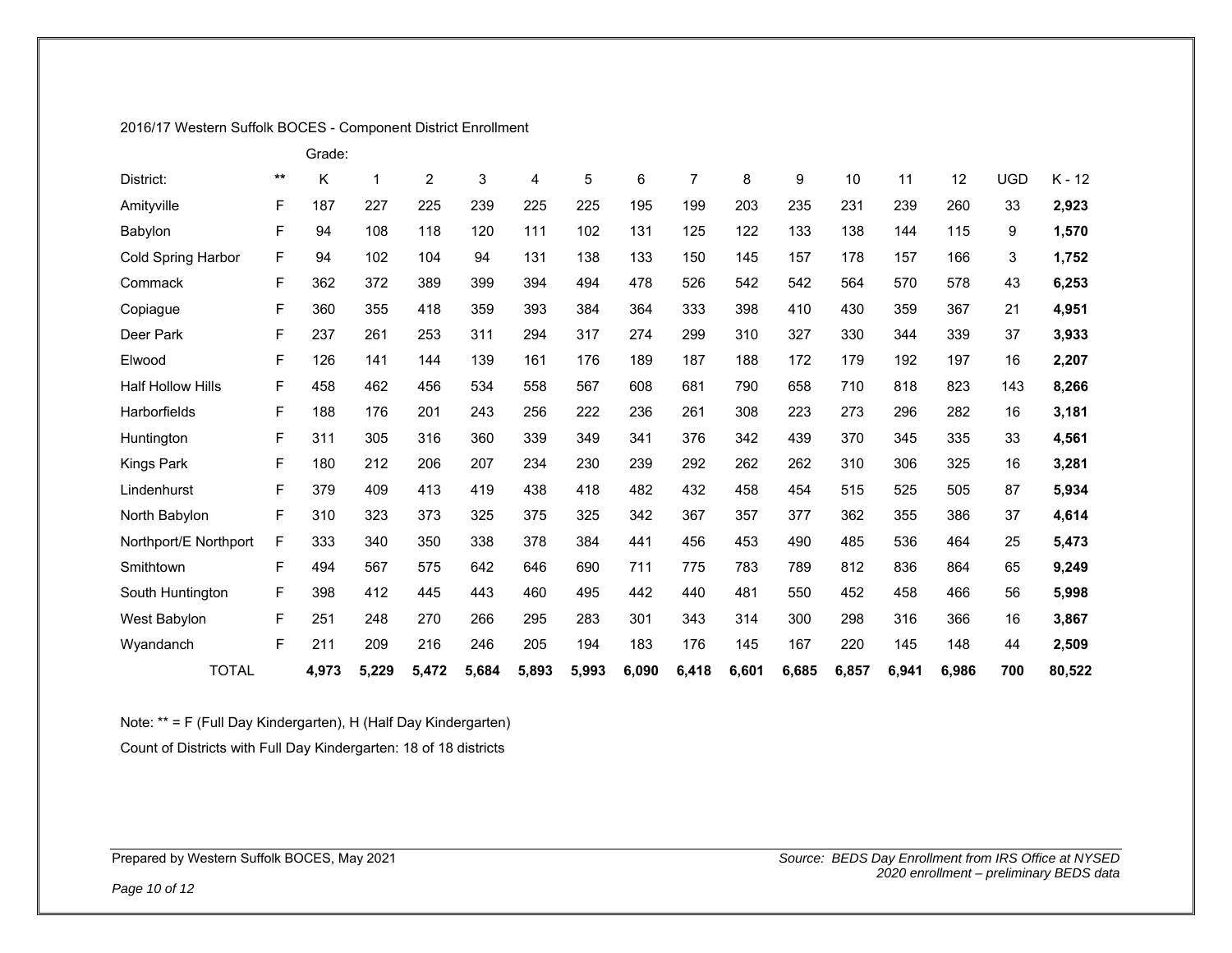|  |  | 2015/16 Western Suffolk BOCES - Component District Enrollment |  |
|--|--|---------------------------------------------------------------|--|
|--|--|---------------------------------------------------------------|--|

|                          |              | Grade: |       |                |       |       |       |       |                |       |       |       |       |       |            |          |
|--------------------------|--------------|--------|-------|----------------|-------|-------|-------|-------|----------------|-------|-------|-------|-------|-------|------------|----------|
| District:                | $\star\star$ | K      | 1     | $\overline{2}$ | 3     | 4     | 5     | 6     | $\overline{7}$ | 8     | 9     | 10    | 11    | 12    | <b>UGD</b> | $K - 12$ |
| Amityville               | F            | 234    | 238   | 254            | 237   | 223   | 196   | 200   | 194            | 224   | 209   | 237   | 264   | 247   | 29         | 2,986    |
| Babylon                  | F            | 99     | 113   | 112            | 109   | 102   | 131   | 121   | 122            | 133   | 129   | 148   | 118   | 119   | 9          | 1,565    |
| Cold Spring Harbor       | F            | 102    | 102   | 88             | 127   | 138   | 134   | 149   | 144            | 155   | 177   | 160   | 167   | 158   | 3          | 1,804    |
| Commack                  | F            | 361    | 388   | 404            | 390   | 485   | 468   | 526   | 536            | 574   | 561   | 578   | 572   | 642   | 43         | 6,528    |
| Copiague                 | F            | 354    | 422   | 353            | 397   | 397   | 372   | 339   | 395            | 374   | 458   | 373   | 370   | 388   | 23         | 5,015    |
| Deer Park                | F            | 258    | 252   | 310            | 287   | 308   | 279   | 297   | 302            | 328   | 316   | 352   | 321   | 340   | 39         | 3,989    |
| Elwood                   | F            | 128    | 140   | 140            | 160   | 169   | 190   | 185   | 192            | 181   | 185   | 199   | 196   | 199   | 15         | 2,279    |
| <b>Half Hollow Hills</b> | F            | 446    | 439   | 512            | 550   | 545   | 596   | 671   | 767            | 674   | 701   | 825   | 814   | 804   | 147        | 8,491    |
| <b>Harborfields</b>      | $\mathsf{H}$ | 160    | 185   | 239            | 242   | 209   | 233   | 259   | 303            | 233   | 262   | 295   | 280   | 301   | 25         | 3,226    |
| Huntington               | F            | 308    | 327   | 345            | 340   | 346   | 324   | 362   | 318            | 372   | 400   | 375   | 315   | 303   | 36         | 4,471    |
| Kings Park               | F            | 211    | 202   | 197            | 231   | 230   | 236   | 295   | 262            | 290   | 307   | 297   | 325   | 293   | 22         | 3,398    |
| Lindenhurst              | F            | 418    | 423   | 415            | 428   | 414   | 475   | 414   | 454            | 443   | 517   | 530   | 492   | 553   | 86         | 6,062    |
| North Babylon            | F            | 321    | 363   | 323            | 378   | 329   | 342   | 370   | 349            | 375   | 369   | 367   | 376   | 368   | 32         | 4,662    |
| Northport/E Northport    | $\mathsf F$  | 323    | 323   | 335            | 373   | 378   | 436   | 452   | 448            | 490   | 468   | 545   | 460   | 524   | 26         | 5,581    |
| Smithtown                | F            | 527    | 568   | 625            | 627   | 684   | 694   | 762   | 773            | 806   | 805   | 818   | 836   | 815   | 65         | 9,405    |
| South Huntington         | F            | 397    | 441   | 450            | 450   | 499   | 441   | 443   | 467            | 470   | 485   | 495   | 439   | 451   | 48         | 5,976    |
| West Babylon             | F            | 249    | 272   | 262            | 297   | 283   | 305   | 341   | 314            | 310   | 294   | 306   | 342   | 372   | 26         | 3,973    |
| Wyandanch                | F            | 208    | 204   | 237            | 201   | 202   | 189   | 162   | 148            | 155   | 187   | 144   | 156   | 133   | 54         | 2,380    |
| <b>TOTAL</b>             |              | 5,104  | 5,402 | 5,601          | 5,824 | 5,941 | 6,041 | 6,348 | 6,488          | 6,587 | 6,830 | 7,044 | 6,843 | 7,010 | 728        | 81,791   |

Note: \*\* = F (Full Day Kindergarten), H (Half Day Kindergarten)